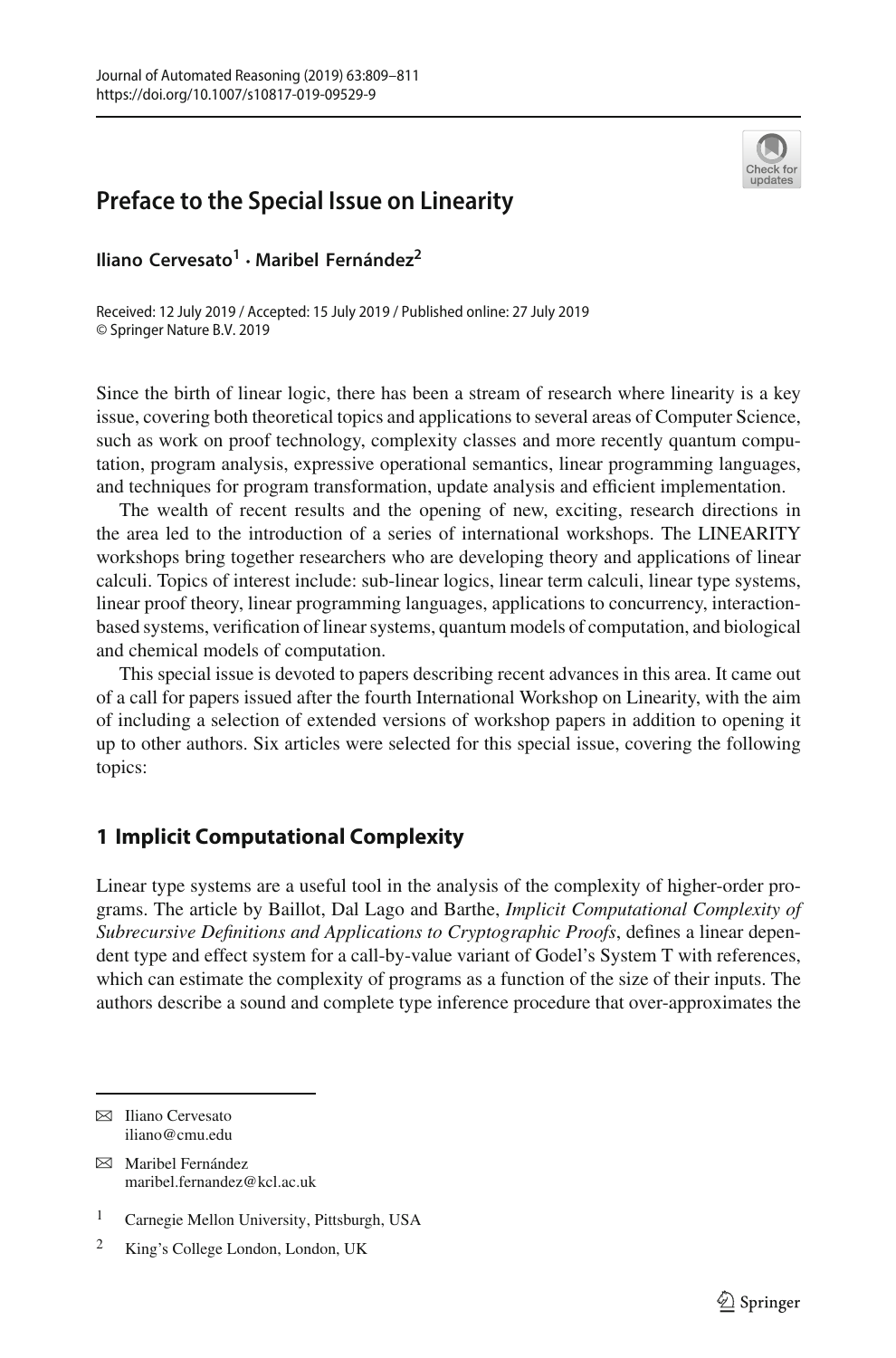complexity of executing the programs on a variant of the CEK abstract machine. The power of this result is illustrated on several examples of cryptographic proofs.

### **2 Model Checking**

Model checking and theorem proving are two classic approaches to certifying the correctness of programs and systems. Although both are rooted in logic, they largely occupy separate worlds, the former stemming from model theory, the latter from proof theory. The paper by Heath and Miller, *A Proof Theory for Model Checking*, takes a step towards bridging these two worlds by exploring proof-theoretic support for model checking techniques. Specifically, they leverage the interplay between additive and multiplicative connectives in focused linear logic to explain notions such as reachability, non-reachability, as well as tabled deduction, bisimulation, and winning strategies.

#### **3 Numeral Systems**

Mackie's article, *Linear Numeral Systems*, provides an answer to a long-standing question, namely the possibility of defining efficient numeral systems in the linear lambda calculus, where terms cannot be copied or erased. The paper addresses three problems: how to represent numbers, how to define constant time arithmetic operations for successor, addition and predecessor, and how to define subtraction in an efficient way. The latter is well-known to be difficult in numeral systems.

## **4 Proof Diagrams**

Proof nets, a graphical syntax for linear logic proofs, are a popular tool to represent and analyse proofs: their graphical nature avoids the need to explicitly define some proof equivalences that are needed when using textual representations. Acclavio's article, *Proof Diagrams for Multiplicative Linear Logic: Syntax and Semantics*, proposes an alternative 2-dimensional syntax for multiplicative linear logic derivations using string diagrams. In this approach, deciding whether a term corresponds to a correct proof derivation is efficient: the check can be done in linear time, thanks to the fact that string diagrams permit to include control strings to encode the correct application of inference rules. Moreover, the paper shows how to define a denotational semantics for multiplicative linear logic proofs with units, using equivalence classes of proof diagrams.

#### **5 Quantum Programming Languages**

In the approaches to the design of quantum programming languages that exist in the literature, linear logic plays a major role. Many of the languages are based on a linear algebraic lambdacalculus, or use linear types to model features of the quantum computation. Two articles in this special issue study quantum languages. In the article by Paolini, Piccolo and Zorzi, *QPCF: higher order languages and quantum circuits*, a quantum programming language is built on top of PCF, by adding quantum circuits and a quantum co-processor. A dependent